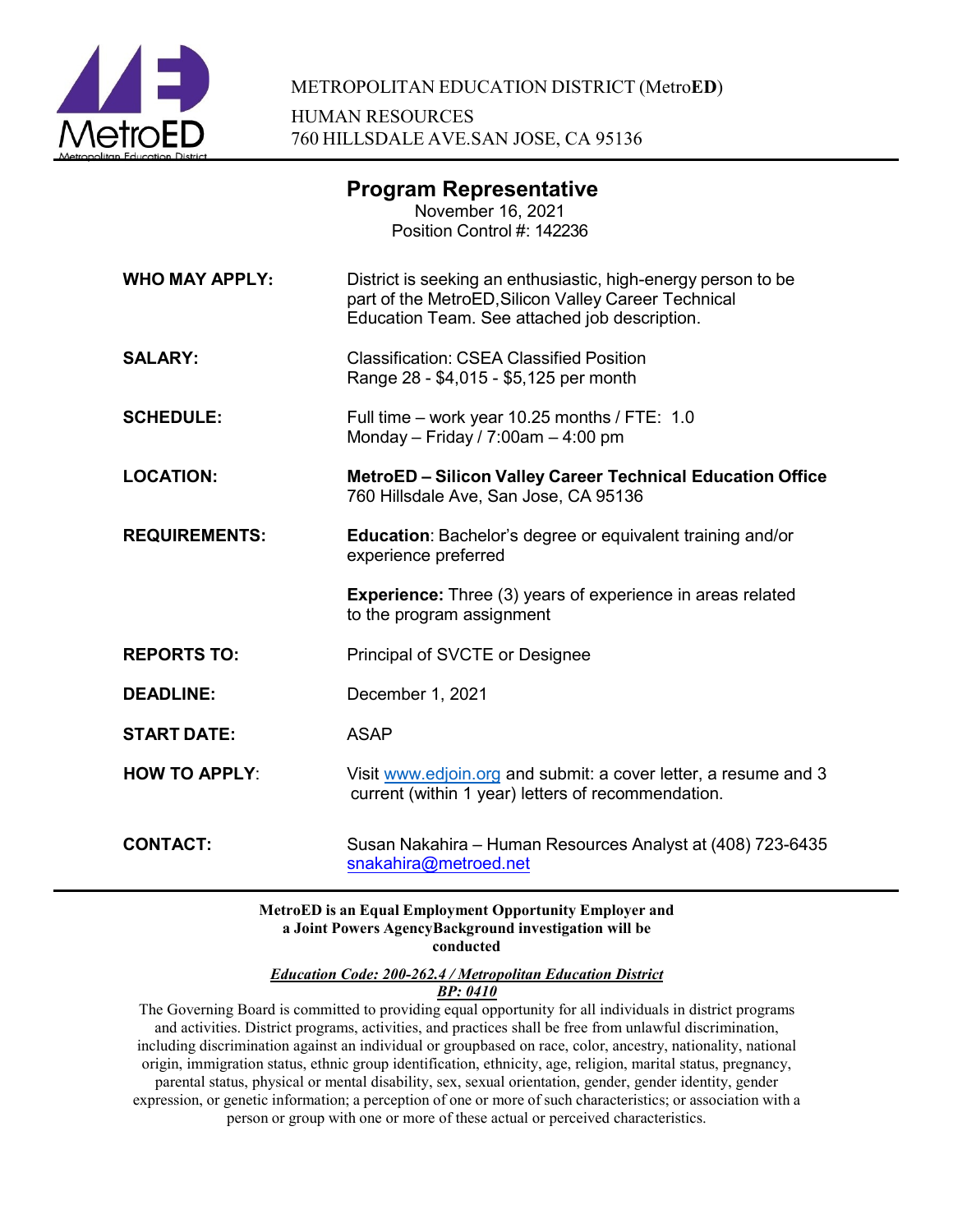

| Location:                | <b>Metropolitan Education District (MetroED)</b>                   |
|--------------------------|--------------------------------------------------------------------|
|                          | 760 Hillsdale Avenue, San Jose CA 95136                            |
| <b>Reports To:</b>       | <b>Principal</b>                                                   |
| <b>Classification:</b>   | <b>Classified: CSEA bargaining Unit</b>                            |
| Date Approved:           | 11/14/2001, 10/27/2015                                             |
| <b>Dates Revised:</b>    |                                                                    |
| <b>Position Control:</b> | 142236, 142237, Salary Schedule 2, Range 28, 10.25 Month Work Year |

# **POSITION DESCRIPTION**:

Under the limited supervision of a designated supervisor, provide assistance to administrative personnel for providing customer support to MetroED's Districts and business and community organizations regarding educational programs and services. This includes student recruitment, program liaison activities and general support of unit or District programs.

During the regular course of work may have access to or gain information regarding privileged information. Privileged information may include student and/or parent information as well as information regarding fellow employees. It is expected that this position will not release any privileged information about students, staff or any topic properly confined to a closed session of the Board.

# **AREAS OF RESPONSIBILITIES/DUTIES:**

#### **Essential Functions:**

- Plans, prepares and implements activities for recruitment of students
- Arranges and conducts tours, open houses and other events
- Assists with program public relations and marketing
- Represents the District at public events and educational fairs
- Meets with and provides educational information and assistance to students, parents, counselors, school administrators and business, industry and community organizations
- Assembles and distributes program informational materials
- Helps research funding sources
- Conducts surveys and prepares reports as requested; attends meetings
- Acts as liaison for program administrator
- Performs related work and other duties as required
- Must be willing to work flexible schedule that may include evenings

# **EMPLOYMENT STANDARDS:**

#### **Knowledge of:**

- MetroED educational programs and class offerings
- Class scheduling
- MetroED Districts and staffing
- Current office procedures and practices
- Method of collecting and organizing data and information
- Business letter and report writing, editing and proofreading
- Public relations techniques
- Knowledge of computers; telephone techniques
- Ability to work on a variety of tasks simultaneously
- Maintain cooperative relationships with coworkers
- Use common courtesy in the course of duties